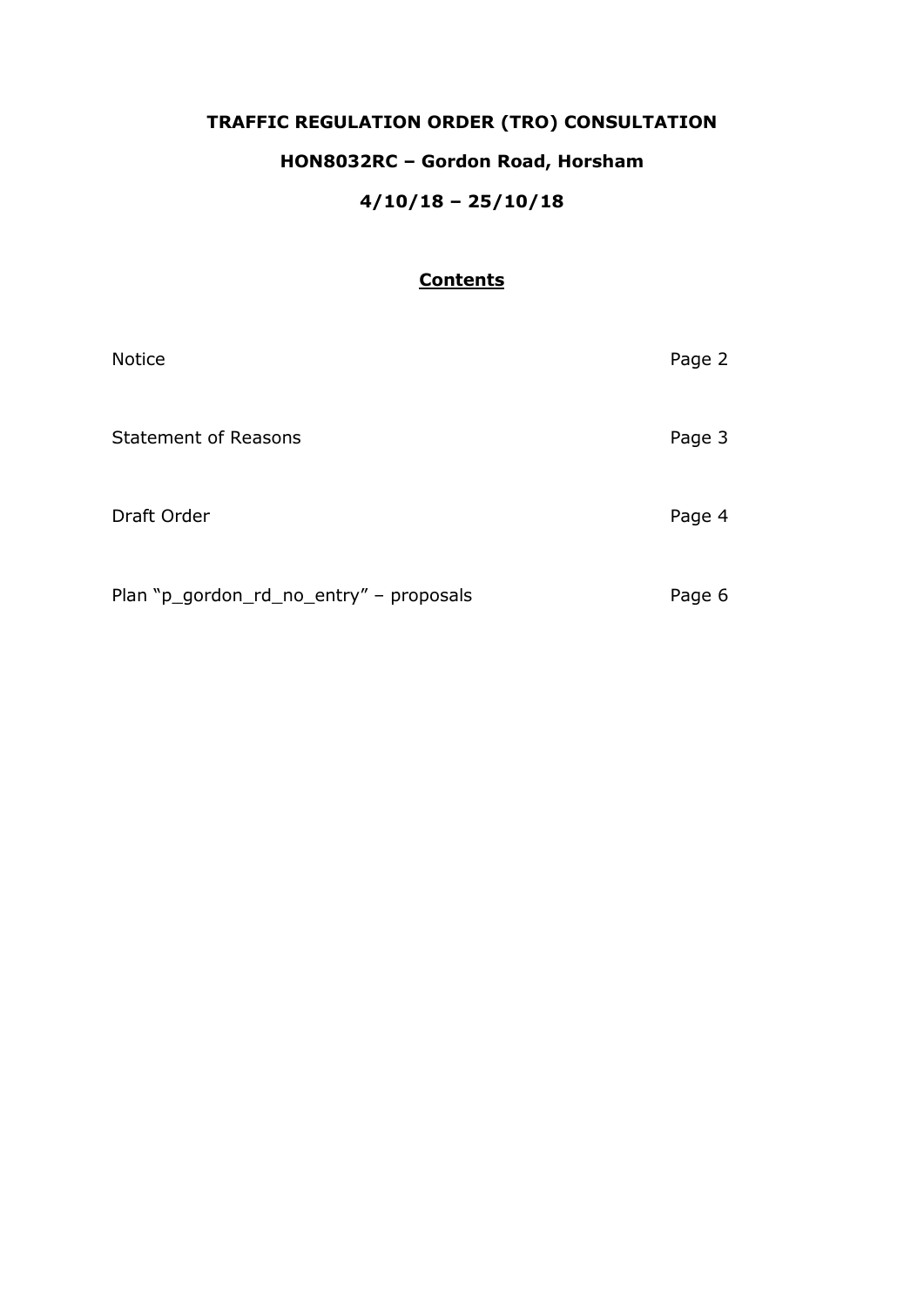#### **WEST SUSSEX COUNTY COUNCIL (HORSHAM: GORDON ROAD) (ONE-WAY TRAFFIC) ORDER 2018**

**NOTICE** is hereby given that West Sussex County Council propose to make a permanent Order under the provisions of the Road Traffic Regulation Act 1984, the effect of which will be to prohibit motor vehicles from travelling southbound on Gordon Road.

Full details of the proposals in this Notice can be viewed on our website w[ww.westsussex.gov.uk/tro](http://www.westsussex.gov.uk/tro). The website includes a response form for comments or objections.

The documents may be inspected at West Sussex County Council, County Hall, Chichester during normal office hours, and at the Horsham Public Library, Lower Tanbridge Way, Horsham during normal library opening hours.

Any objections or comments about these proposals must be received by 25 October 2018. These may be sent via the response form on the website, in writing to: TRO Team, West Sussex County Council, The Grange, Tower Street, Chichester, PO19 1RH; or by e-mail to: [tro.team@westsussex.gov.uk.](mailto:tro.team@westsussex.gov.uk) Library staff will NOT be in a position to answer questions on the proposal and all correspondence should be addressed to the undersigned, quoting the reference TRO/HON8032/RC. Only correspondence including a full name and address will be considered.

Dated this 4<sup>th</sup> October 2018

 Director of Law & Assurance County Hall Chichester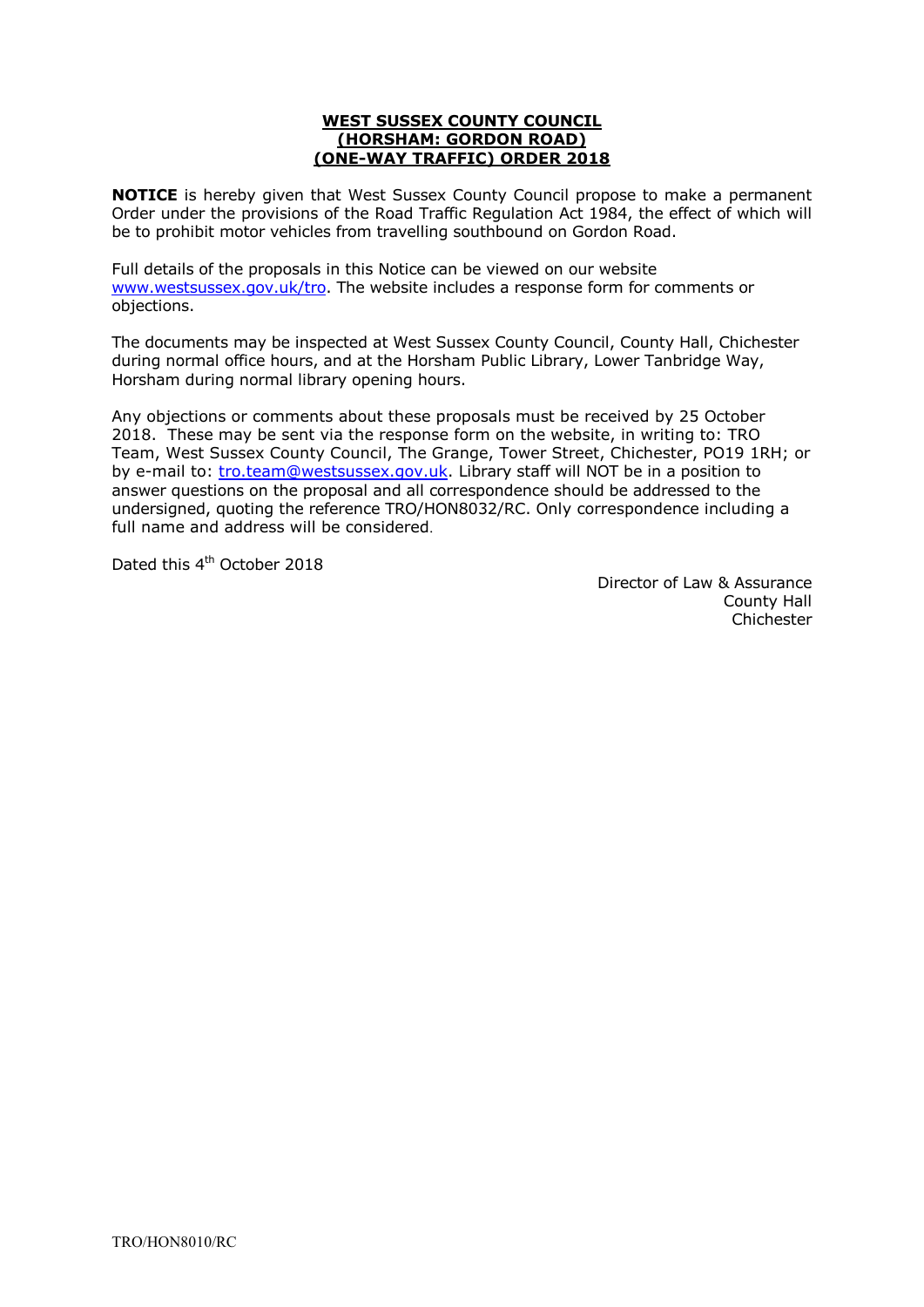### **WEST SUSSEX COUNTY COUNCIL (HORSHAM: GORDON ROAD) (ONE-WAY TRAFFIC) ORDER 2018**

#### **STATEMENT OF REASONS FOR PROPOSING TO MAKE THE ORDER**

The County Council in exercise of their powers under the Road Traffic Regulation Act 1984, propose to introduce a permanent Order the effect of which will be to prohibit motor vehicles from travelling southbound on Gordon Road.

Wimblehurst Road is an urban residential road subject to a 30mph speed limit by virtue of street lighting. There is staggered crossroads junction formed at the junction with Ashleigh Road to the north and Gordon Road to the south. Concerns have been raised about safety at the crossroads junction with vehicles routinely entering Gordon Road from Ashleigh Road cutting across Wimblehurst Road at speed.

It is proposed to introduce No Entry signage at the junction of Gordon Road with Wimblehurst Road to prohibit motor vehicles travelling southbound on Gordon Road. There will be an exception for pedal cycles. The junction will be re-engineered with a dedicated cycle lane between the footway on the eastern side of Gordon Road and a new build-out.

This Order is proposed so as to avoid danger to persons or traffic using the road or for preventing the likelihood of any such danger arising and to facilitate the passage of traffic.

Drawing: Wimblehurst Road Proposed No Entry to Gordon Road (25.01.2018) shows the length of road, which is the subject of the proposed Order.

Director of Law & Assurance County Hall Chichester

October 2018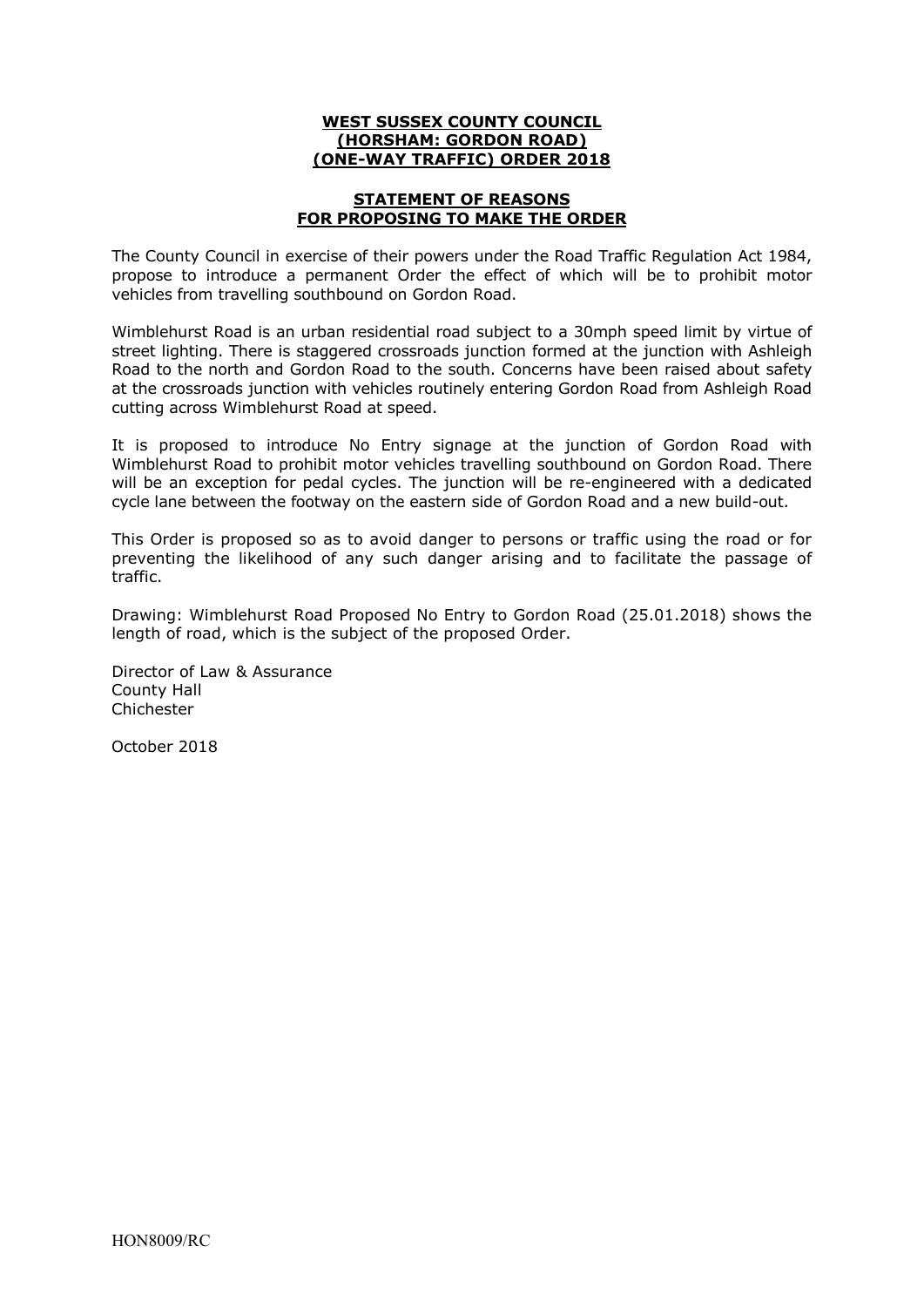#### **WEST SUSSEX COUNTY COUNCIL (HORSHAM: GORDON ROAD) (ONE-WAY TRAFFIC) ORDER 2018**

West Sussex County Council in exercise of their powers under Sections 1 (1) 2 (1) and (2) and 4 (1) of the Road Traffic Regulation Act 1984 ("the Act") as amended and of all other enabling powers and after consultation with the chief officer of police in accordance with Part III of Schedule 9 to the Act hereby make the following Order:-

## **PART I GENERAL**

### **Commencement and Citation**

1. This Order shall come into operation on the X day of X 2018 and may be cited as "West Sussex County Council (Horsham: Wimblegurst Road) (One-Way Traffic) Order 2018."

## **Interpretation**

2. (1) In this Order:-

"Council" means either/both District Council or/and County Council;

"County Council" means West Sussex County Council;

"District Council" means Horsham District Council;

"pedal cycle" means a bicycle, tricycle or cycle having four or more wheels not being in any case a motor cycle;

"vehicle" has the same meaning as that assigned to "motor vehicle" in section 136(1) of the Act.

(2) Except where otherwise stated any reference in this Order to a numbered Article or Schedule is a reference to the Article or Schedule bearing that number in this Order.

**PART II ONE-WAY TRAFFIC PROVISIONS**

- 3. Save as provided in Articles 4 and 5 no person shall cause or permit any vehicle to proceed in the length of road specified in the First Schedule to this Order in a direction other than that specified in relation to that length of road at any time.
- 4. Nothing in Article 3 shall apply to a pedal cycle proceeding in either direction in Gordon Road
- 5. Nothing in Article 3 of this Order shall apply in respect of a vehicle being used:-
	- (a) for ambulance, fire brigade or police purposes in the event of an emergency; or
	- (b) with the permission or upon the direction of a police constable in uniform; or
	- (c) (with the prior permission of the Council) in connection with the laying, erection, inspection, maintenance, alteration, repair, renewal on or near the said roads of any sewer pipe conduit wire cable or other apparatus for the supply of gas water electricity or of any telecommunications apparatus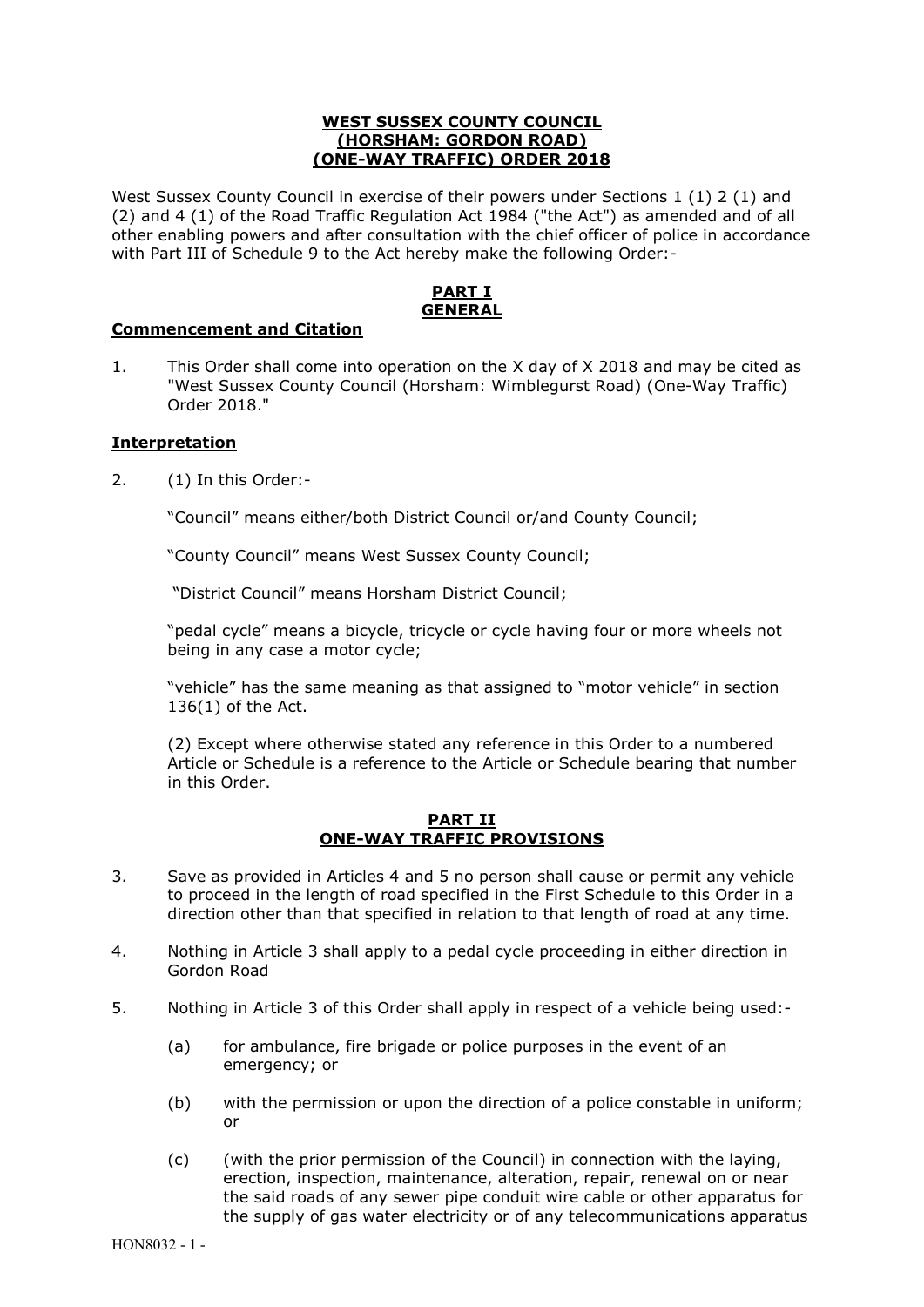as defined in Schedule 2 of the Telecommunications Act 1984 resulting from works or an emergency; or

- (d) in the service of a local authority in pursuance of its statutory powers or duties; or
- (e) in association with an event for which a road closure order under the Town Police Clauses Act 1847 has been made by Horsham District Council.
- 5. If it appears to the County Council essential in the interests of the expeditious, convenient and safe movement of traffic, or the provision of suitable adequate parking facilities on the highway, or for preserving or improving the amenities of the area through which any road affected by the Order runs, they may after –
	- (a) consulting with the Chief Officer of Police, and
	- (b) giving such public notice as the Secretary of State may direct,

make modifications or suspend the Order or any provision contained therein.

#### **FIRST SCHEDULE One-way traffic**

Length of road in Horsham **Direction** 

Gordon Road – from Wimblehurst Road to southwards its junction with Richmond Road

 ) )

The COMMON SEAL of WEST (1999) SUSSEX COUNTY COUNCIL was (2004) affixed hereto the  $($   $)$ day of  $\left( \begin{array}{ccc} 0 & 0 & 0 \\ 0 & 0 & 0 \\ 0 & 0 & 0 \\ 0 & 0 & 0 \end{array} \right)$  (L.S.) in the presence of:

 ) Authorised Signatory (and the state of the state of the state of the state of the state of the state of the state of the state of the state of the state of the state of the state of the state of the state of the state of t